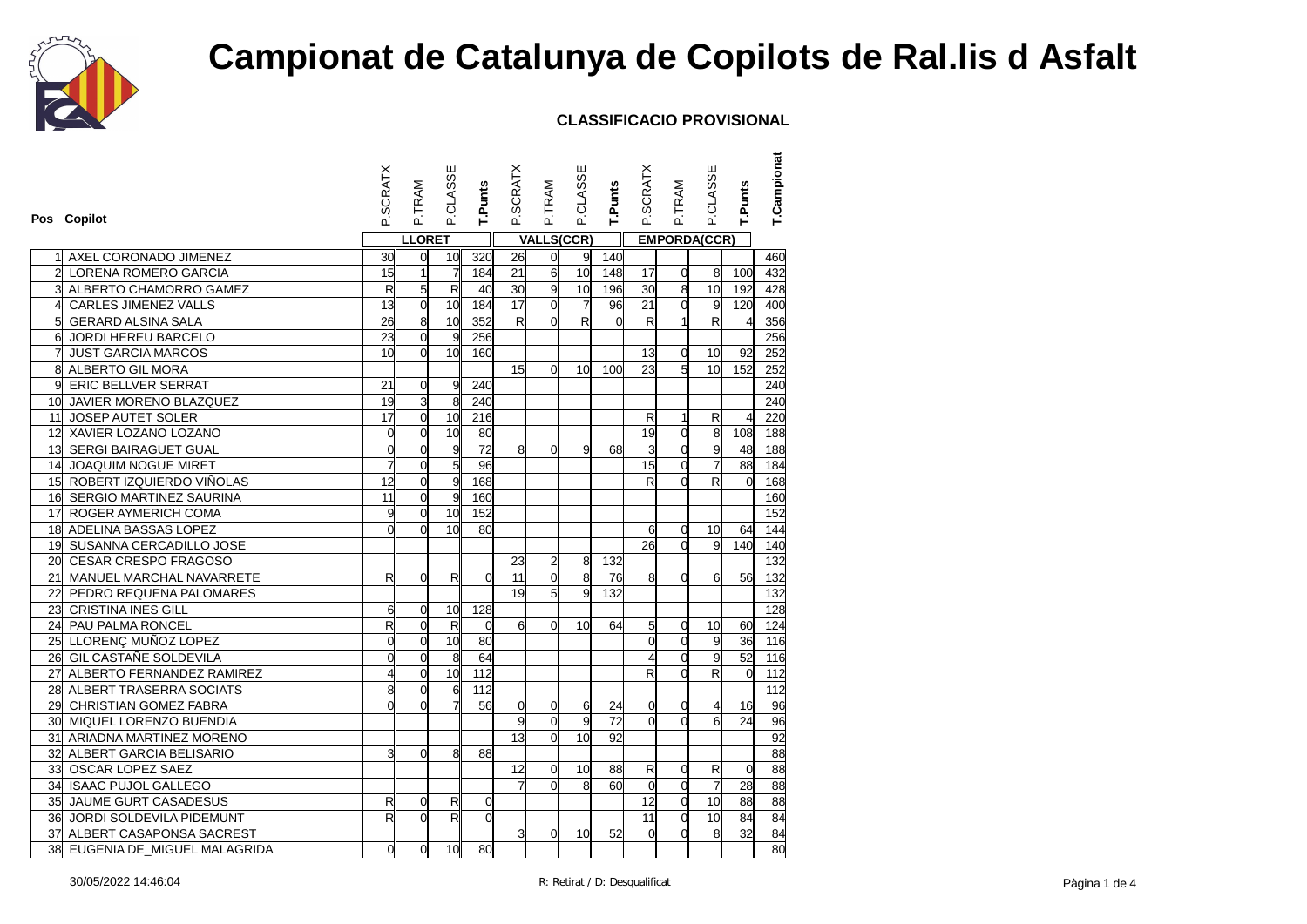

| Pos Copilot                       | P.SCRATX       | P.TRAM         | P.CLASSE       | T.Punts         | P.SCRATX       | P.TRAM            | P.CLASSE                | T.Punts        | P.SCRATX        | P.TRAM              | P.CLASSE        | T.Punts         | <b>T.Campionat</b> |
|-----------------------------------|----------------|----------------|----------------|-----------------|----------------|-------------------|-------------------------|----------------|-----------------|---------------------|-----------------|-----------------|--------------------|
|                                   |                | <b>LLORET</b>  |                |                 |                | <b>VALLS(CCR)</b> |                         |                |                 | <b>EMPORDA(CCR)</b> |                 |                 |                    |
| <b>39 SONIA MONTILLA MARTINEZ</b> | 0              | $\Omega$       | <sub>O</sub>   | $\Omega$        | 1              | $\overline{0}$    | 10 <sup>1</sup>         | 44             | 0               | 0                   | 8 <sub>l</sub>  | 32              | 76                 |
| 40 MARTA YLLA FAJARNES            |                |                |                |                 |                |                   |                         |                | $\overline{10}$ | $\Omega$            | 9               | $\overline{76}$ | 76                 |
| 41 NADEZDA RYCHKARA NICOLAEVNA    |                |                |                |                 | $\overline{0}$ | $\Omega$          | 10 <sup>1</sup>         | 40             | $\mathsf{o}$    | $\Omega$            | 9               | 36              | 76                 |
| 42 CLAUDI_JOSEP RIBEIRO LEITE     |                |                |                |                 |                |                   |                         |                | 9               | $\Omega$            | 10              | 76              | 76                 |
| 43 DANIEL MUNTADAS BUSQUET        | 0              | $\overline{0}$ | 9              | 72              |                |                   |                         |                | R               | $\Omega$            | R               | $\Omega$        | $\overline{72}$    |
| 44 JOAN CIRCUNS COTS              | 1              | $\Omega$       | 8              | $\overline{72}$ | $\mathsf{R}$   | 0                 | R                       | $\overline{0}$ |                 |                     |                 |                 | 72                 |
| 45 MARINA CULEBRAS TAULER         | $\mathbf{5}$   | $\Omega$       | $\overline{4}$ | 72              |                |                   |                         |                |                 |                     |                 |                 | 72                 |
| 46 GERARD TABERNER CLOS           |                |                |                |                 | $\overline{a}$ | 0                 | 7                       | 36             | 1               | $\Omega$            | 8               | 36              | 72                 |
| 47 DAVID CARDENAS MOLIST          |                |                |                |                 | $\overline{5}$ | $\mathbf 0$       | $\overline{7}$          | 48             | $\overline{a}$  | $\Omega$            | $\overline{4}$  | 24              | 72                 |
| 48 SALVADOR FIGUERAS LIÑAN        |                |                |                |                 | $\overline{0}$ | $\overline{0}$    | $\overline{7}$          | 28             | $\overline{0}$  | $\overline{0}$      | $\overline{10}$ | 40              | 68                 |
| 49 CARLOS CABRERO OLMOS           |                |                |                |                 | $\mathbf{0}$   | $\Omega$          | $\mathbf{8}$            | 32             | d               | $\Omega$            | 9               | 36              | 68                 |
| 50 FRANCISCO ESPINOLA JEREZ       | 0              | 0              | 8              | 64              |                |                   |                         |                |                 |                     |                 |                 | 64                 |
| 51 JOSUE SANCHEZ RUIZ             | $\Omega$       | $\Omega$       | 8              | 64              | $\overline{R}$ | $\mathbf 0$       | $\overline{\mathbf{z}}$ | 0              | R               | 0                   | R               | $\overline{0}$  | 64                 |
| 52 OSCAR REBERTE BAÑERES          |                |                |                |                 | $\overline{0}$ | $\overline{0}$    | $\mathsf{g}$            | 36             | <sub>0</sub>    | $\Omega$            |                 | 28              | 64                 |
| 53 ELOI MONTALA GIRALT            |                |                |                |                 | 10             | $\Omega$          | 6                       | 64             |                 |                     |                 |                 | 64                 |
| 54 JOSEP CONILL SANCHEZ           | $\Omega$       | $\Omega$       | 7              | 56              |                |                   |                         |                |                 |                     |                 |                 | 56                 |
| 55 ORIOL ESPINOLA HERNANDEZ       | $\Omega$       | $\overline{0}$ | $\overline{7}$ | 56              | $\mathsf{R}$   | $\Omega$          | $\mathsf{R}$            | $\Omega$       | $\mathsf{R}$    | $\Omega$            | R               | $\Omega$        | 56                 |
| 56 COSME GONZALEZ LOPEZ           | $\overline{0}$ | $\Omega$       | $\overline{7}$ | 56              |                |                   |                         |                |                 |                     |                 |                 | 56                 |
| 57 ALEIX ASTUDILLO FAGUNDO        | $\Omega$       | $\Omega$       | 6              | 48              |                |                   |                         |                |                 |                     |                 |                 | 48                 |
| 58 ALBA LLOVERAS LOPEZ            |                | $\Omega$       | 6              | 48              |                |                   |                         |                |                 |                     |                 |                 | 48                 |
| 59 MINERVA SALAS ORDOÑEZ          |                |                |                |                 |                |                   |                         |                | 7               | 0                   | 5               | 48              | 48                 |
| 60 MIQUEL VELILLA MARTINEZ        |                |                |                |                 | $\mathbf{0}$   | $\Omega$          | 6                       | 24             | d               | $\Omega$            | 5               | 20              | 44                 |
| 61 JOAN CARREIRAS COLL            | $\mathbf{z}$   | $\Omega$       | 3              | 40              |                |                   |                         |                |                 |                     |                 |                 | 40                 |
| 62 JAVIER ESPIGUL ROCA            |                |                |                |                 |                |                   |                         |                | <sub>0</sub>    | $\Omega$            | 10              | 40              | 40                 |
| 63 ZWENTIBOLD TORRES PUENTE       |                |                |                |                 | 0              | $\overline{0}$    | 10                      | 40             |                 |                     |                 |                 | 40                 |
| 64 CARLES CORTES SAU              |                |                |                |                 | $\mathbf 0$    | $\overline{0}$    | ຕ<br>                   | 20             | d               | $\Omega$            | $5\overline{5}$ | 20              | 40                 |
| 65 ALEIX HERNANDEZ SABAT          |                |                |                |                 | 4              | $\overline{0}$    | 6                       | 40             |                 |                     |                 |                 | 40                 |
| 66 DANIEL FERNANDEZ MORENO        |                |                |                |                 | $\mathbf 0$    | $\mathbf 0$       | $\overline{g}$          | 36             |                 |                     |                 |                 | 36                 |
| 67 LAURA HERMOSO PALAU            |                |                |                |                 | $\mathbf 0$    | $\overline{0}$    | $\overline{5}$          | 20             | d               | $\Omega$            | 4               | 16              | 36                 |
| 68 ERIC PARRA SANCHEZ             |                |                |                |                 | $\mathbf{0}$   | $\Omega$          | 8                       | 32             |                 |                     |                 |                 | 32                 |
| 69 JOSE_ANGEL GONZALEZ ZAMORA     |                |                |                |                 |                |                   |                         |                | $\mathbf{0}$    | $\Omega$            | 8               | 32              | 32                 |
| 70 ALEXANDRE GÜIZA ALONSO         |                |                |                |                 | $\mathbf{0}$   | $\Omega$          | ᆌ                       | 28             |                 |                     |                 |                 | 28                 |
| 71 FRANCESC VENTURA SIMON         |                |                |                |                 |                |                   |                         |                | <sub>0</sub>    | $\Omega$            | 7               | 28              | 28                 |
| 72 ALEX PADILLA PELEGRIN          |                |                |                |                 |                |                   |                         |                | d               | $\Omega$            | 7               | 28              | 28                 |
| 73 JAN IBAÑEZ RIBA                |                |                |                |                 | 0              | $\overline{0}$    | $\overline{4}$          | 16             | d               | $\Omega$            | 3               | 12              | 28                 |
| 74 CARLOTA TEIXIDO SANGENIS       |                |                |                |                 | O              | $\overline{0}$    | 6                       | 24             |                 |                     |                 |                 | 24                 |
| 75 RUBEN ORDOÑEZ MORALES          |                |                |                |                 | R              | $\mathbf 0$       | $\overline{\mathsf{R}}$ | $\mathbf 0$    | O               | 0                   | 6               | 24              | 24                 |
| 76 INGRID MIR BARDERA             |                |                |                |                 |                |                   |                         |                | d               | 0                   | $6 \,$          | 24              | 24                 |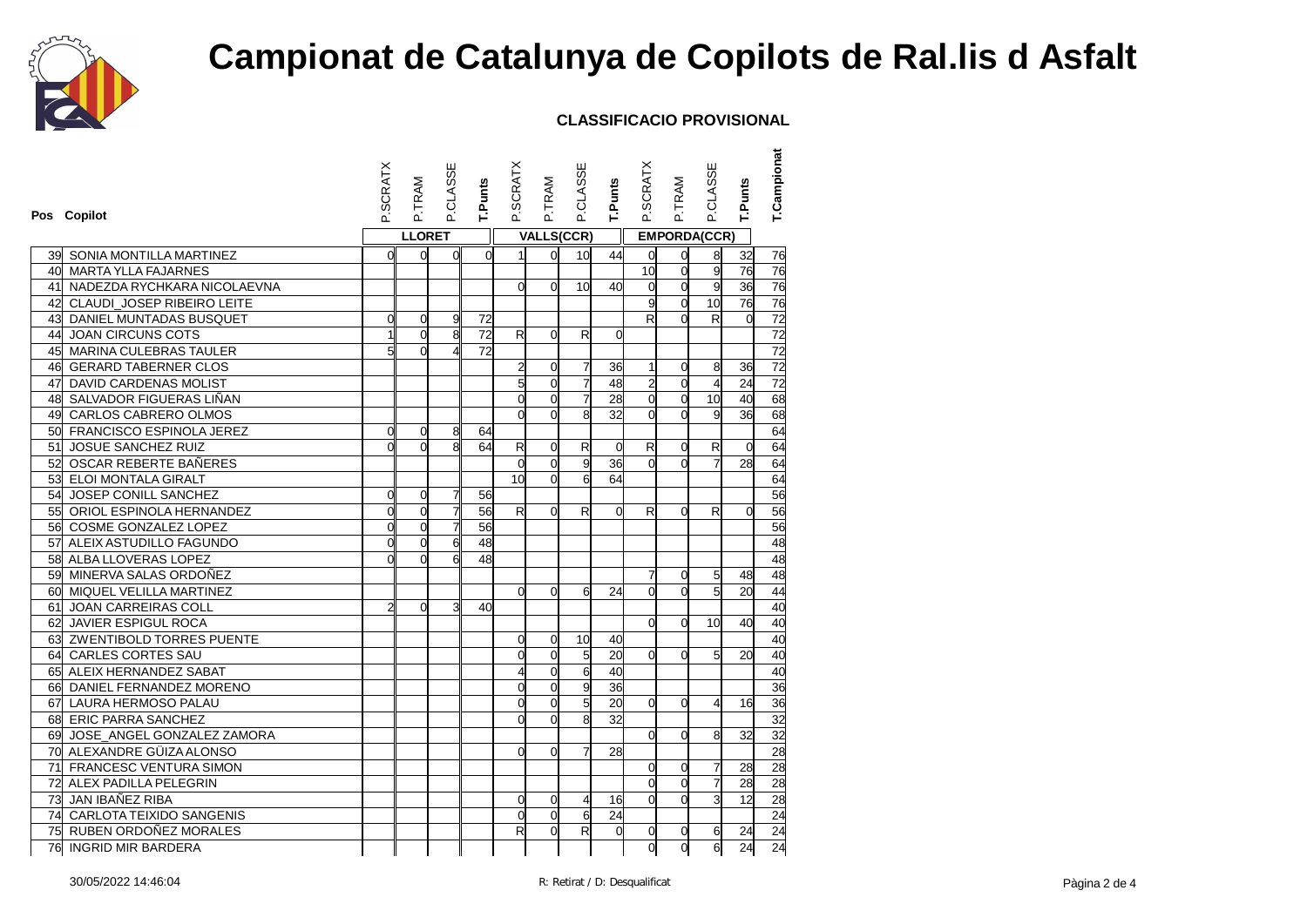

|    | Pos Copilot                         | <b>P.SCRATX</b>         | P.TRAM         | <b>P.CLASSE</b>         | T.Punts        | P.SCRATX        | P.TRAM         | P.CLASSE          | T.Punts        | P.SCRATX                | P.TRAM              | P.CLASSE                | T.Punts        | T.Campionat     |
|----|-------------------------------------|-------------------------|----------------|-------------------------|----------------|-----------------|----------------|-------------------|----------------|-------------------------|---------------------|-------------------------|----------------|-----------------|
|    |                                     |                         | <b>LLORET</b>  |                         |                |                 |                | <b>VALLS(CCR)</b> |                |                         | <b>EMPORDA(CCR)</b> |                         |                |                 |
| 77 | <b>RAIMON MORATO RIERA</b>          |                         |                |                         |                | οl              | $\overline{0}$ | 5 <sup>1</sup>    | 20             |                         |                     |                         |                | 20              |
| 78 | MIQUEL AMBLAS MADRIGUERA            |                         |                |                         |                |                 |                |                   |                | $\Omega$                | $\Omega$            | 5                       | 20             | $\overline{20}$ |
|    | 79 MARÇAL MOMPIO DE_TRINCHERIA      | $\Omega$                | $\overline{0}$ | $\mathbf{z}$            | 16             |                 |                |                   |                |                         |                     |                         |                | $\overline{16}$ |
|    | 80 VICENS RODRIGUEZ SERRANO         |                         |                |                         |                | $\overline{0}$  | $\overline{0}$ | $\overline{4}$    | 16             |                         |                     |                         |                | 16              |
|    | 81 XAVI RAMIREZ JIMENEZ             |                         |                |                         |                | d               | $\Omega$       | $\overline{4}$    | 16             |                         |                     |                         |                | 16              |
|    | 82 MARTA DOMENECH TAPIAS            |                         |                |                         |                |                 |                |                   |                | 0                       | 1                   | 3                       | 16             | $\overline{16}$ |
|    | 83 GUILLEM GODAYOL ROVIRA           |                         |                |                         |                | $\Omega$        | $\Omega$       | $\overline{2}$    | 8              | $\overline{0}$          | $\overline{0}$      | $\overline{a}$          | 8              | 16              |
| 84 | DOMENEC CASTELLET DE_LA_PUEBLA      |                         |                |                         |                |                 |                |                   |                | $\mathbf{0}$            | $\Omega$            | 3                       | 12             | 12              |
|    | 85 MIREIA BARTES RODRIGUEZ          |                         |                |                         |                | $\Omega$        | $\Omega$       | зІ                | 12             | R                       | $\overline{0}$      | $\overline{\mathbf{z}}$ | $\overline{0}$ | 12              |
|    | 86 JOSE MARMOL MATES                | $\overline{0}$          | $\Omega$       | 1                       | 8              |                 |                |                   |                | $\overline{\mathsf{R}}$ | $\overline{0}$      | $\overline{\mathbf{z}}$ | 0              | $\frac{8}{8}$   |
|    | 87 ANIOL REGINCOS PRATS             |                         |                |                         |                |                 |                |                   |                | d                       | $\overline{0}$      | $\overline{a}$          | 8              |                 |
|    | 88 AINOA GARCIA MORALES             |                         |                |                         |                |                 |                |                   |                | $\overline{0}$          | $\overline{0}$      | $\overline{2}$          | 8              | $\overline{8}$  |
|    | 89 JORDI SANCHEZ PRADES             | R                       | $\Omega$       | R                       | $\Omega$       |                 |                |                   |                | d                       | $\Omega$            |                         |                |                 |
|    | 90 JAUME GARCIA COMELLAS            |                         |                |                         |                | R               | $\Omega$       | R                 | 0              | 0                       | $\Omega$            |                         | 4              |                 |
|    | 91 RAQUEL MONTSECH BERROCAL         |                         |                |                         |                |                 |                |                   |                | d                       | $\Omega$            |                         | 4              |                 |
|    | 92 XAVIER TORT PINIELLA             | R                       | $\overline{0}$ | R                       | $\Omega$       |                 |                |                   |                |                         |                     |                         |                | 0               |
|    | 93 JOAQUIM MORENO TRIAS             |                         |                |                         |                |                 |                |                   |                | $\overline{0}$          | $\overline{0}$      | $\overline{0}$          | $\overline{0}$ | $\overline{0}$  |
|    | 94 JOAN CODINACHS GALINDO           | R                       | $\overline{0}$ | R                       | $\Omega$       | R               | $\overline{0}$ | R                 | $\Omega$       |                         |                     |                         |                | $\overline{0}$  |
|    | 95 JORDI NOGUERA SERRA              |                         |                |                         |                |                 |                |                   |                | R                       | 0                   | $\mathsf{R}$            | 0              | $\mathbf 0$     |
|    | 96 XAVIER COMPANY JOSE              | R                       | $\overline{0}$ | R                       | $\overline{O}$ |                 |                |                   |                | R                       | $\Omega$            | R                       | $\Omega$       | $\overline{0}$  |
|    | 97 MIGUEL_ANGEL IBAÑEZ SOTOS        | $\mathsf{R}$            | $\mathbf 0$    | $\overline{\mathsf{R}}$ | $\overline{0}$ | R               | $\overline{0}$ | R                 | $\overline{0}$ |                         |                     |                         |                | $\overline{0}$  |
|    | 98 SARA VELASCO QUEIROS             | $\mathsf{R}$            | $\Omega$       | $\mathsf{R}$            | $\Omega$       |                 |                |                   |                |                         |                     |                         |                | $\overline{0}$  |
|    | 99 JORDI ESTANYOL PRIM              |                         |                |                         |                |                 |                |                   |                | R                       | $\Omega$            | R                       | $\overline{0}$ | $\overline{0}$  |
|    | 100 ELOI CUENCA BRUNET              | R                       | $\overline{0}$ | R                       | $\Omega$       |                 |                |                   |                |                         |                     |                         |                | $\overline{0}$  |
|    | 101 SARA NIETO FANLO                |                         |                |                         |                |                 |                |                   |                | R                       | $\Omega$            | R                       | 0              | $\mathbf 0$     |
|    | 102 VEJAS_PAULIUS RAUBA RUBLIAUSKAS | R                       | $\overline{0}$ | $\mathsf{R}$            | $\mathbf 0$    |                 |                |                   |                |                         |                     |                         |                | $\overline{0}$  |
|    | 103 JOSEP_R. RIBOLLEDA BEL          | R                       | $\overline{0}$ | R                       | $\overline{0}$ |                 |                |                   |                |                         |                     |                         |                |                 |
|    | 104 RUBEN RUIZ ZAFRA                | $\overline{\mathsf{R}}$ | $\mathbf 0$    | R                       | $\mathbf 0$    |                 |                |                   |                |                         |                     |                         |                | $\mathbf 0$     |
|    | 105 RAMON LOPEZ CROS                | R                       | 0              | $\mathsf{R}$            | $\overline{0}$ |                 |                |                   |                |                         |                     |                         |                | $\Omega$        |
|    | 106 ALBERT ROGER REIG               | $\mathsf{R}$            | 0              | R                       | $\Omega$       |                 |                |                   |                |                         |                     |                         |                | $\overline{0}$  |
|    | 107 LUKA LARROSA DEL REY            |                         |                |                         |                |                 |                |                   |                | $\mathsf{R}$            | $\Omega$            | R                       | 0              | $\overline{0}$  |
|    | 108 BIEL MASSOT LOPEZ               | R                       | $\overline{0}$ | R                       | $\overline{0}$ |                 |                |                   |                | $\mathbf{0}$            | $\Omega$            | $\mathbf{0}$            | $\overline{0}$ | $\overline{0}$  |
|    | 109 MIQUEL RABASSEDA BOSCH          |                         |                |                         |                |                 |                |                   |                | R                       | $\Omega$            | R                       | $\overline{O}$ | $\mathbf 0$     |
|    | 110 GERARD BELLVER SERRAT           | R                       | 0              | R                       | $\overline{O}$ |                 |                |                   |                |                         |                     |                         |                | $\overline{0}$  |
|    | 111 FRANCESC_XAVIER CLA VENDRELL    | $\overline{\mathsf{R}}$ | $\Omega$       | $\overline{\mathsf{R}}$ | $\Omega$       |                 |                |                   |                | R                       | $\Omega$            | R                       | $\overline{0}$ | $\overline{0}$  |
|    | 112 CARLES PLANELL VIVES            |                         |                |                         |                | R               | $\overline{0}$ | R                 | $\Omega$       |                         |                     |                         |                | $\overline{0}$  |
|    | 113 XAVI ESTALELLA GUAL             |                         |                |                         |                | $R_{\parallel}$ | $\overline{0}$ | $\overline{R}$    | $\overline{0}$ |                         |                     |                         |                | $\overline{0}$  |
|    | 114 IGOR DIEZ GARCIA                | $R_{\parallel}$         | $\overline{O}$ | R                       | $\overline{0}$ |                 |                |                   |                |                         |                     |                         |                | $\overline{0}$  |